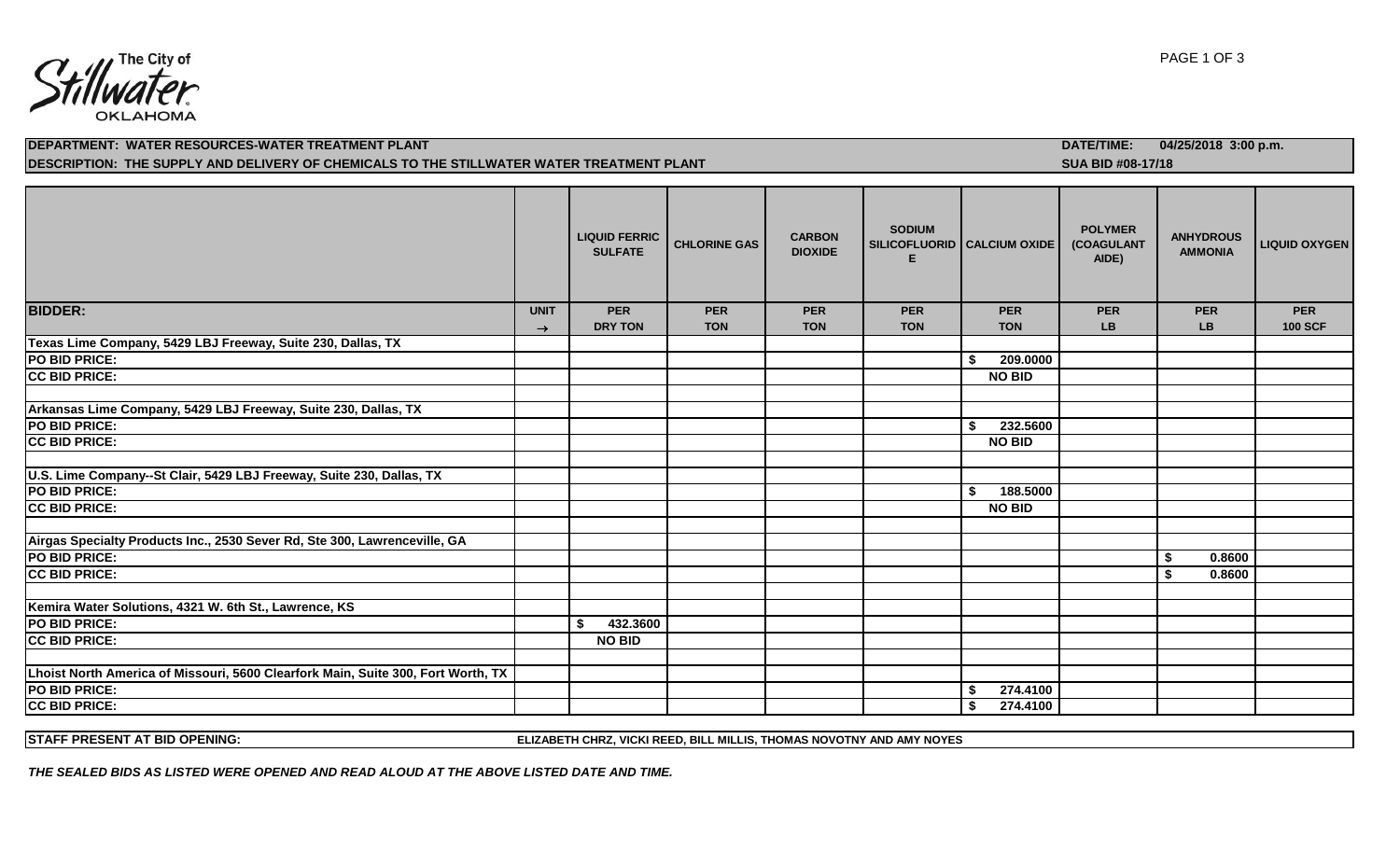

# **DEPARTMENT: WATER RESOURCES-WATER TREATMENT PLANT DATE/TIME: 04/25/2018 3:00 p.m.** DESCRIPTION: THE SUPPLY AND DELIVERY OF CHEMICALS TO THE STILLWATER WATER TREATMENT PLANT<br>
SUA BID #08-17/18

|                                                                            |               | <b>LIQUID FERRIC</b><br><b>SULFATE</b> | <b>CHLORINE GAS</b>      | <b>CARBON</b><br><b>DIOXIDE</b> | <b>SODIUM</b><br>SILICOFLUORID CALCIUM OXIDE<br>Е |    |                          |                         | <b>POLYMER</b><br>(COAGULANT<br>AIDE) | <b>ANHYDROUS</b><br><b>AMMONIA</b> | <b>LIQUID OXYGEN</b>         |
|----------------------------------------------------------------------------|---------------|----------------------------------------|--------------------------|---------------------------------|---------------------------------------------------|----|--------------------------|-------------------------|---------------------------------------|------------------------------------|------------------------------|
| <b>BIDDER:</b>                                                             | <b>UNIT</b>   | <b>PER</b><br><b>DRY TON</b>           | <b>PER</b><br><b>TON</b> | <b>PER</b><br><b>TON</b>        | <b>PER</b><br><b>TON</b>                          |    | <b>PER</b><br><b>TON</b> | <b>PER</b><br><b>LB</b> |                                       | <b>PER</b><br><b>LB</b>            | <b>PER</b><br><b>100 SCF</b> |
| Hawkins, Inc., 2381 Rosegate, Roseville, MN                                | $\rightarrow$ |                                        |                          |                                 |                                                   |    |                          |                         |                                       |                                    |                              |
| PO BID PRICE:                                                              |               |                                        |                          |                                 | 998.0000                                          |    |                          | - \$                    | 0.7350                                |                                    |                              |
| <b>CC BID PRICE:</b>                                                       |               |                                        |                          |                                 | \$<br>998.0000                                    |    |                          | \$                      | 0.7350                                |                                    |                              |
|                                                                            |               |                                        |                          |                                 |                                                   |    |                          |                         |                                       |                                    |                              |
| DPC Industries Inc., PO Box 59, Cleburne, TX                               |               |                                        |                          |                                 |                                                   |    |                          |                         |                                       |                                    |                              |
| PO BID PRICE:                                                              |               |                                        | 990.0000<br>\$           |                                 |                                                   |    |                          |                         |                                       |                                    |                              |
| <b>CC BID PRICE:</b>                                                       |               |                                        | <b>NO BID</b>            |                                 |                                                   |    |                          |                         |                                       |                                    |                              |
|                                                                            |               |                                        |                          |                                 |                                                   |    |                          |                         |                                       |                                    |                              |
| Mississippi Lime Company, 3870 S. Lindbergh Blvd., Ste. 200, St. Louis, MO |               |                                        |                          |                                 |                                                   |    |                          |                         |                                       |                                    |                              |
| PO BID PRICE:                                                              |               |                                        |                          |                                 |                                                   | S. | 264.3000                 |                         |                                       |                                    |                              |
| <b>CC BID PRICE:</b>                                                       |               |                                        |                          |                                 |                                                   |    | <b>NO BID</b>            |                         |                                       |                                    |                              |
|                                                                            |               |                                        |                          |                                 |                                                   |    |                          |                         |                                       |                                    |                              |
| Polydyne Inc., 1 Chemical Plant Road, PO Box 279, Riceboro, GA             |               |                                        |                          |                                 |                                                   |    |                          |                         |                                       |                                    |                              |
| PO BID PRICE:                                                              |               |                                        |                          |                                 |                                                   |    |                          | \$                      | 0.5100                                |                                    |                              |
| <b>CC BID PRICE:</b>                                                       |               |                                        |                          |                                 |                                                   |    |                          | \$                      | 0.5100                                |                                    |                              |
|                                                                            |               |                                        |                          |                                 |                                                   |    |                          |                         |                                       |                                    |                              |
| Chemtrade Chemicals US LLC, 90 East Halsey Road, Parsippany, NJ            |               |                                        |                          |                                 |                                                   |    |                          |                         |                                       |                                    |                              |
| PO BID PRICE:                                                              |               | 306.6700                               |                          |                                 |                                                   |    |                          |                         |                                       |                                    |                              |
| <b>CC BID PRICE:</b>                                                       |               | <b>NO BID</b>                          |                          |                                 |                                                   |    |                          |                         |                                       |                                    |                              |
|                                                                            |               |                                        |                          |                                 |                                                   |    |                          |                         |                                       |                                    |                              |
| Praxair Inc., 7000 High Grove Blvd., Burr Ridge, IL                        |               |                                        |                          |                                 |                                                   |    |                          |                         |                                       |                                    |                              |
| PO BID PRICE:                                                              |               |                                        |                          | 133.3500<br>\$                  |                                                   |    |                          |                         |                                       |                                    |                              |
| <b>CC BID PRICE:</b>                                                       |               |                                        |                          | <b>NO BID</b>                   |                                                   |    |                          |                         |                                       |                                    |                              |

**STAFF PRESENT AT BID OPENING: ELIZABETH CHRZ, VICKI REED, BILL MILLIS, THOMAS NOVOTNY AND AMY NOYES**

*THE SEALED BIDS AS LISTED WERE OPENED AND READ ALOUD AT THE ABOVE LISTED DATE AND TIME.*